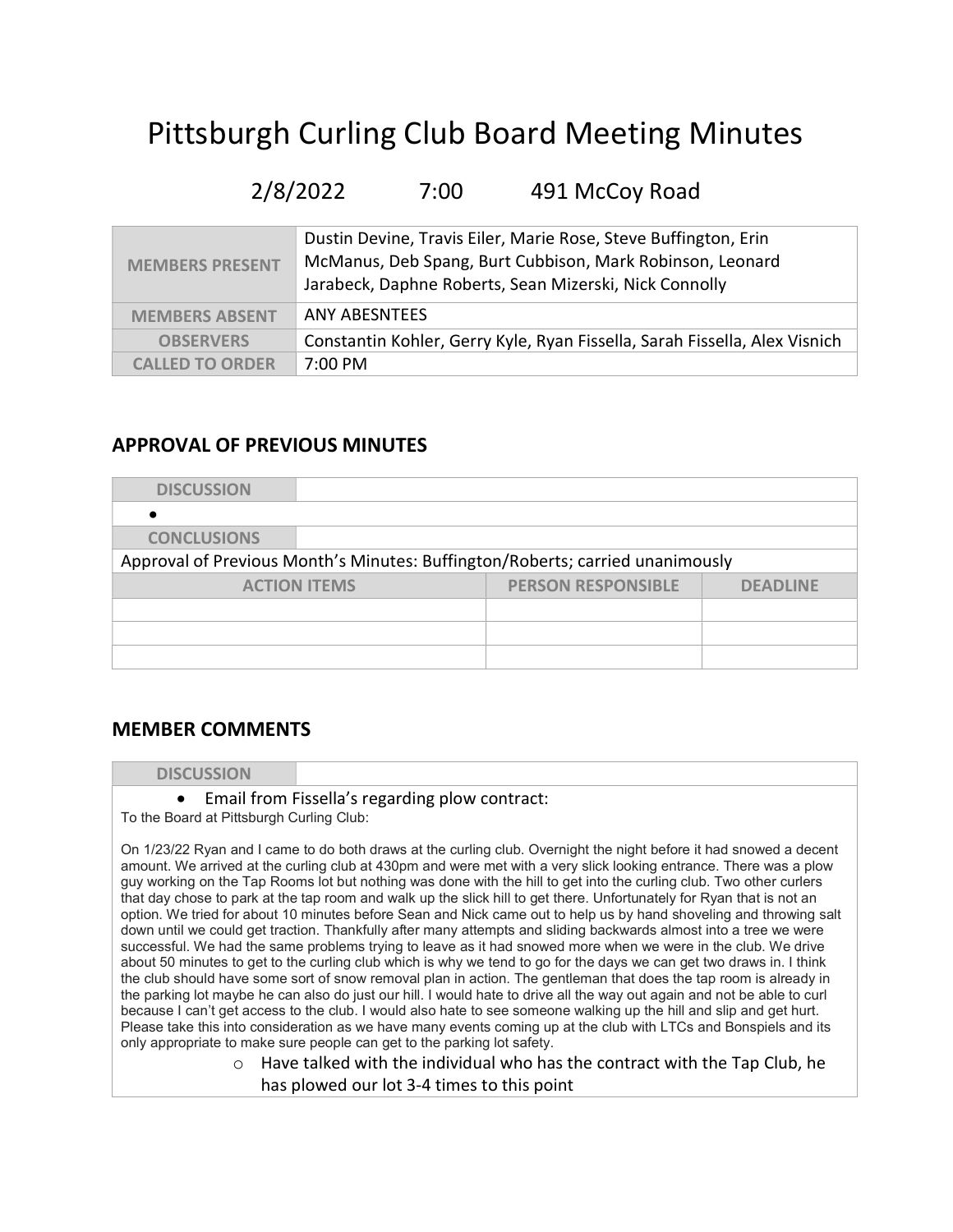| Working to improve this situation for the future<br>$\circ$<br>$\circ$<br>weather                                        | Will look into formalizing our cancellation policy in the event of severe |                 |
|--------------------------------------------------------------------------------------------------------------------------|---------------------------------------------------------------------------|-----------------|
| Rick Barnwell offered to help pick up our rocks from Bucks<br>$\bullet$<br>Taking no action on this currently<br>$\circ$ |                                                                           |                 |
| <b>CONCLUSIONS</b>                                                                                                       |                                                                           |                 |
|                                                                                                                          |                                                                           |                 |
| <b>ACTION ITEMS</b>                                                                                                      | <b>PERSON RESPONSIBLE</b>                                                 | <b>DEADLINE</b> |
|                                                                                                                          |                                                                           |                 |

### BOARD ANNOUNCEMENTS BOARD MEMBERS

| <b>DISCUSSION</b>                                                     | Info@pittsburghcurlingclub will now be covered by Mark<br>Robinson, Erin McManus, and Gerry Kyle |                 |
|-----------------------------------------------------------------------|--------------------------------------------------------------------------------------------------|-----------------|
| <b>CONCLUSIONS</b>                                                    |                                                                                                  |                 |
|                                                                       |                                                                                                  |                 |
| <b>ACTION ITEMS</b>                                                   | <b>PERSON RESPONSIBLE</b>                                                                        | <b>DEADLINE</b> |
| Roberts will reset info email address sign in and<br>send to Robinson | Roberts                                                                                          |                 |

### MEMBERSHIP

| <b>DISCUSSION</b>              |                                      |                                                                                   |  |
|--------------------------------|--------------------------------------|-----------------------------------------------------------------------------------|--|
| $\bullet$                      |                                      | Question regarding how members can find out how many draws they have remaining in |  |
| their allotment                |                                      |                                                                                   |  |
| $\Omega$                       |                                      | For now email Nick.Connolly@pittsburghcurlingclub.com                             |  |
| $\circ$                        |                                      | In the future we will explore having a members only section of the website where  |  |
|                                | this information could be maintained |                                                                                   |  |
| Practice Ice                   |                                      |                                                                                   |  |
| $\circ$                        |                                      | Will look into incorporating open practice ice next season, may help to encourage |  |
| new curlers to become invested |                                      |                                                                                   |  |
|                                |                                      | o Currently members could practice before or after the current draws              |  |
| <b>CONCLUSIONS</b>             |                                      |                                                                                   |  |
|                                |                                      |                                                                                   |  |
|                                |                                      | <b>PERSON RESPONSIBLE</b>                                                         |  |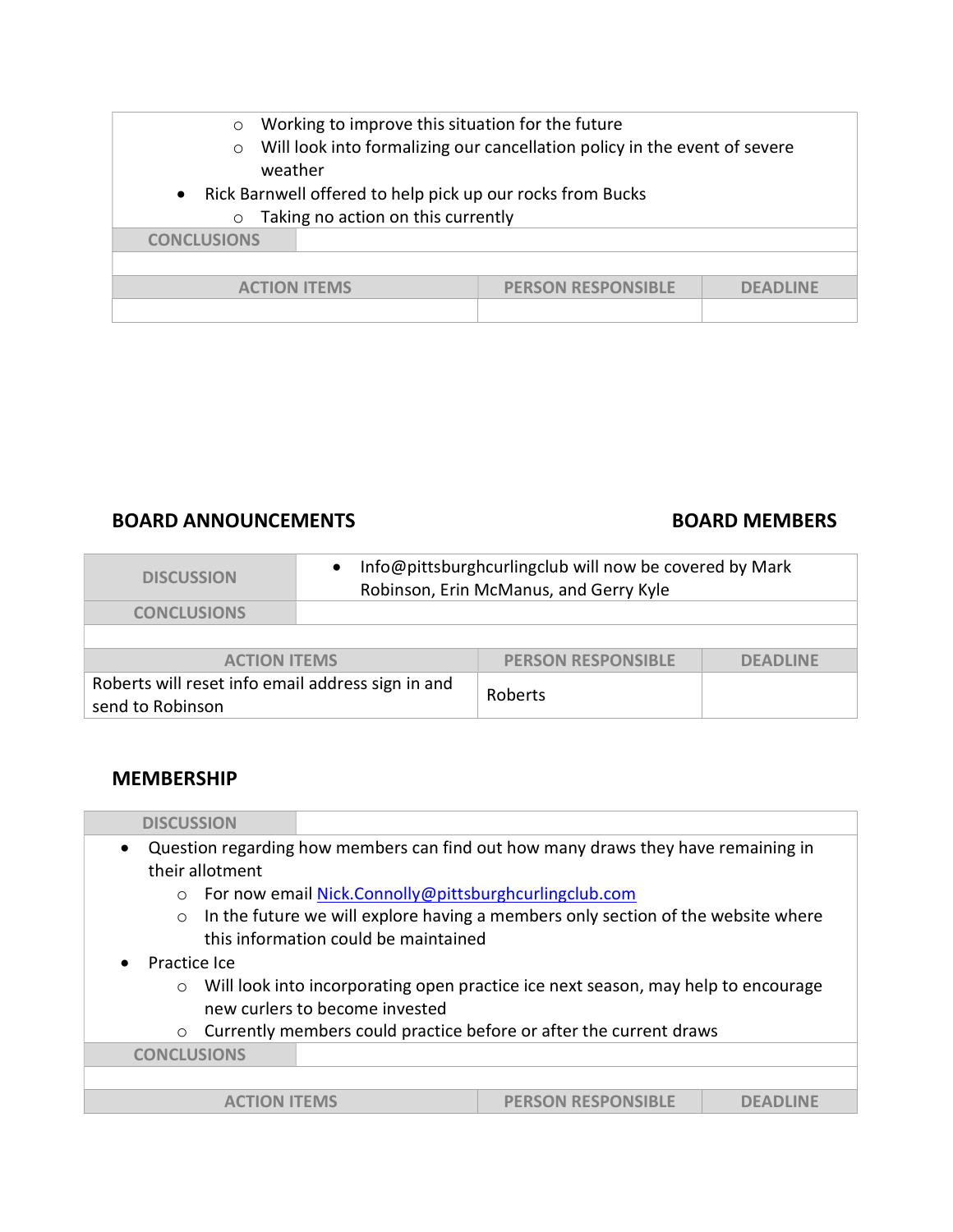| ______ |  |
|--------|--|

## **OUTREACH**

| <b>DISCUSSION</b>  |                                                                                                                                                         |
|--------------------|---------------------------------------------------------------------------------------------------------------------------------------------------------|
| $\bullet$          | Olympic LTC's                                                                                                                                           |
| $\circ$            | Have had large numbers of participants signing up                                                                                                       |
| $\circ$            | LTC has been significantly more popular than curling experience so far                                                                                  |
|                    | CMEE has been conducting surveys following each session to find out what's<br>going well and what we need to work on                                    |
|                    | CMEE sending follow up emails a few days after the session to participants                                                                              |
| $\circ$            | Want to increase volunteer turnout, and get a larger group of volunteers<br>Sending out weekly email update on volunteers needed                        |
|                    | Volunteers don't need to be on ice, assistance with warm room is also<br>important                                                                      |
|                    | CMEE will look into targeting increased volunteer turnout                                                                                               |
|                    | Look into creating handout regarding member expectations                                                                                                |
| $\circ$            | How to increase number of LTC participants we are converting into members                                                                               |
|                    | Discussion about having a breakfast for new or arena members who have yet<br>п<br>to return prior to next fall session                                  |
|                    | Ryan Fissella proposed creating a league in the Spring session specifically for<br>new curlers                                                          |
|                    | Discussion on how this would be different than the current Thursday<br>draw                                                                             |
|                    | Some new curlers prefer to play with other new members as they feel<br>$\bullet$<br>intimidated to play with experienced curlers and feel like they are |
|                    | messing up the team                                                                                                                                     |
|                    | \$250 Olympic Rookie League membership would include unlimited<br>$\bullet$<br>curling from sign up through the end of the Spring session               |
|                    | Would include the rookie league Sunday's 2-4p in the Spring<br>$\circ$<br>session                                                                       |
| $\circ$            | Adding LTC's: 2/20, 3/6, 3/18, 3/20                                                                                                                     |
| <b>CMEE</b>        |                                                                                                                                                         |
| $\circ$            | Handouts/pamphlets/business cards available at the club for members for outreach                                                                        |
|                    | Help inform members that these are available                                                                                                            |
| $\circ$            | Surveys being compiled from LTC's                                                                                                                       |
| $\circ$            | Name tags have been ordered                                                                                                                             |
| <b>CONCLUSIONS</b> |                                                                                                                                                         |
|                    |                                                                                                                                                         |

ACTION ITEMS **PERSON RESPONSIBLE** DEADLINE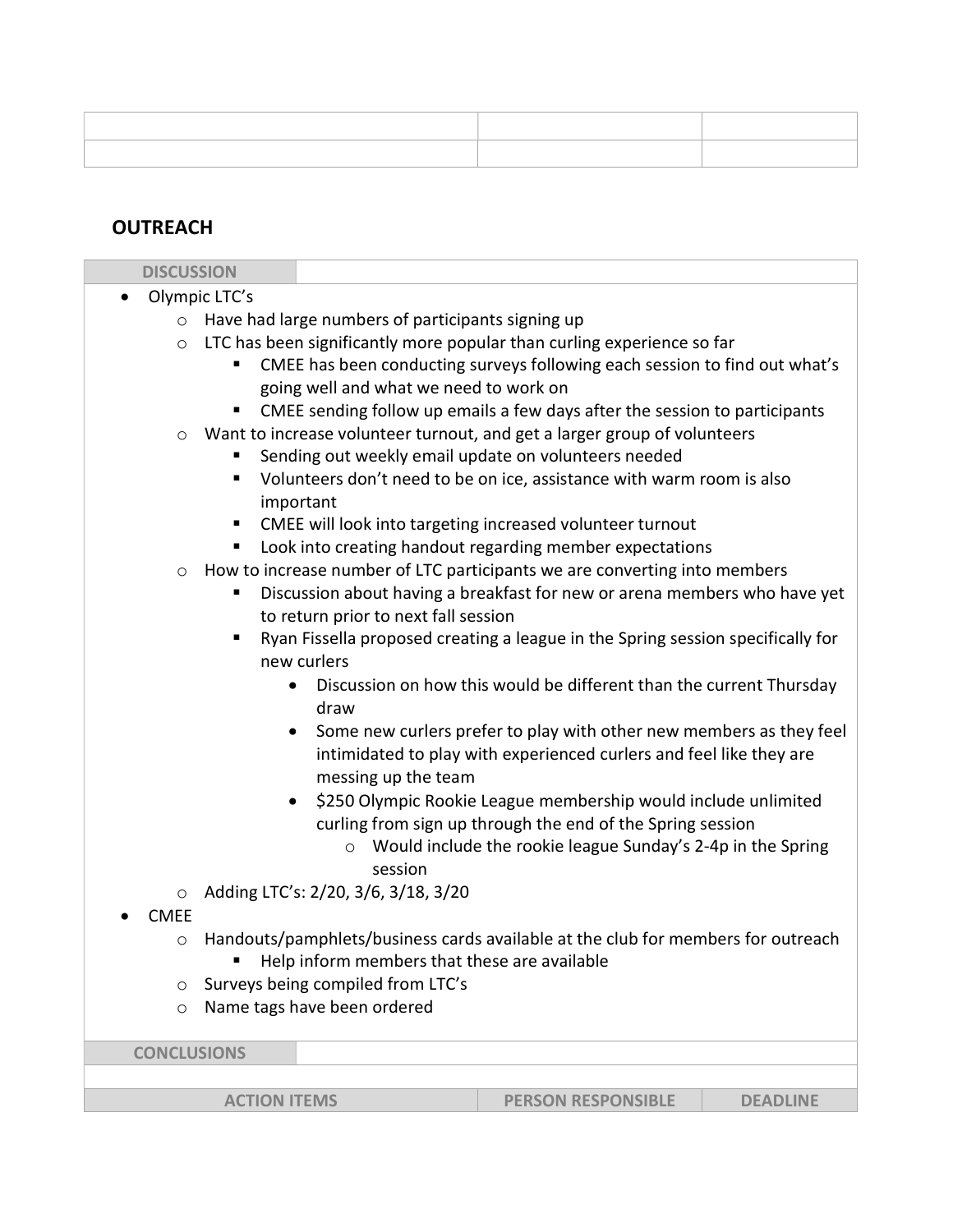# FINANCIAL

| <b>DISCUSSION</b>                                |        |            |                              |  |
|--------------------------------------------------|--------|------------|------------------------------|--|
|                                                  |        |            |                              |  |
| <b>Pittsburgh Curling Club Financial Reports</b> |        |            |                              |  |
| As of 02/08/2022                                 |        |            | 4.52 Months of Solvency      |  |
|                                                  |        |            |                              |  |
| <b>Current Assets</b>                            |        |            |                              |  |
| <b>Cash/Checking/Savings</b>                     |        |            |                              |  |
| <b>Dollar Checking</b>                           |        |            |                              |  |
| <b>Dollar Savings</b>                            |        | 41,717.36  |                              |  |
| <b>Charles Schwab</b>                            |        | 1,005.91   |                              |  |
| PayPal                                           |        | 19.11      |                              |  |
| <b>PNC - Money Market</b>                        |        | 25,509.48  |                              |  |
| <b>PNC - Primary Checking</b>                    |        | 37,279.08  |                              |  |
| <b>PNC - Secondary Checking</b>                  |        | 14,747.41  |                              |  |
| <b>Undeposited Stripe Funds</b>                  |        | 5,242.97   |                              |  |
| <b>Undeposited Other Funds</b>                   |        | 438.62     |                              |  |
|                                                  |        |            |                              |  |
| <b>Total Cash/Checking/Savings</b>               |        | 125,959.94 |                              |  |
| <b>Other Current/Restricted Assets</b>           |        |            |                              |  |
| 122001 · Giant Eagle Gift Cards                  | $$ -$  |            |                              |  |
| 12100 · Prepaid Expense                          |        | 10,300.65  |                              |  |
| <b>Other Current/Restricted Assets</b>           |        | 10,300.65  |                              |  |
| <b>Total Current Assets</b>                      |        | 136,260.59 |                              |  |
|                                                  |        |            |                              |  |
| <b>Current Liabilities</b>                       |        |            |                              |  |
| <b>Paid/Current Liabilities</b>                  |        |            | <b>PAID/ SCHEDULED NOTES</b> |  |
| <b>GNCC Dues</b>                                 | 150.00 |            | 1/20/2022 PAID               |  |
| <b>GNCC Insurance</b>                            | 60.00  |            | 1/20/2022 PAID               |  |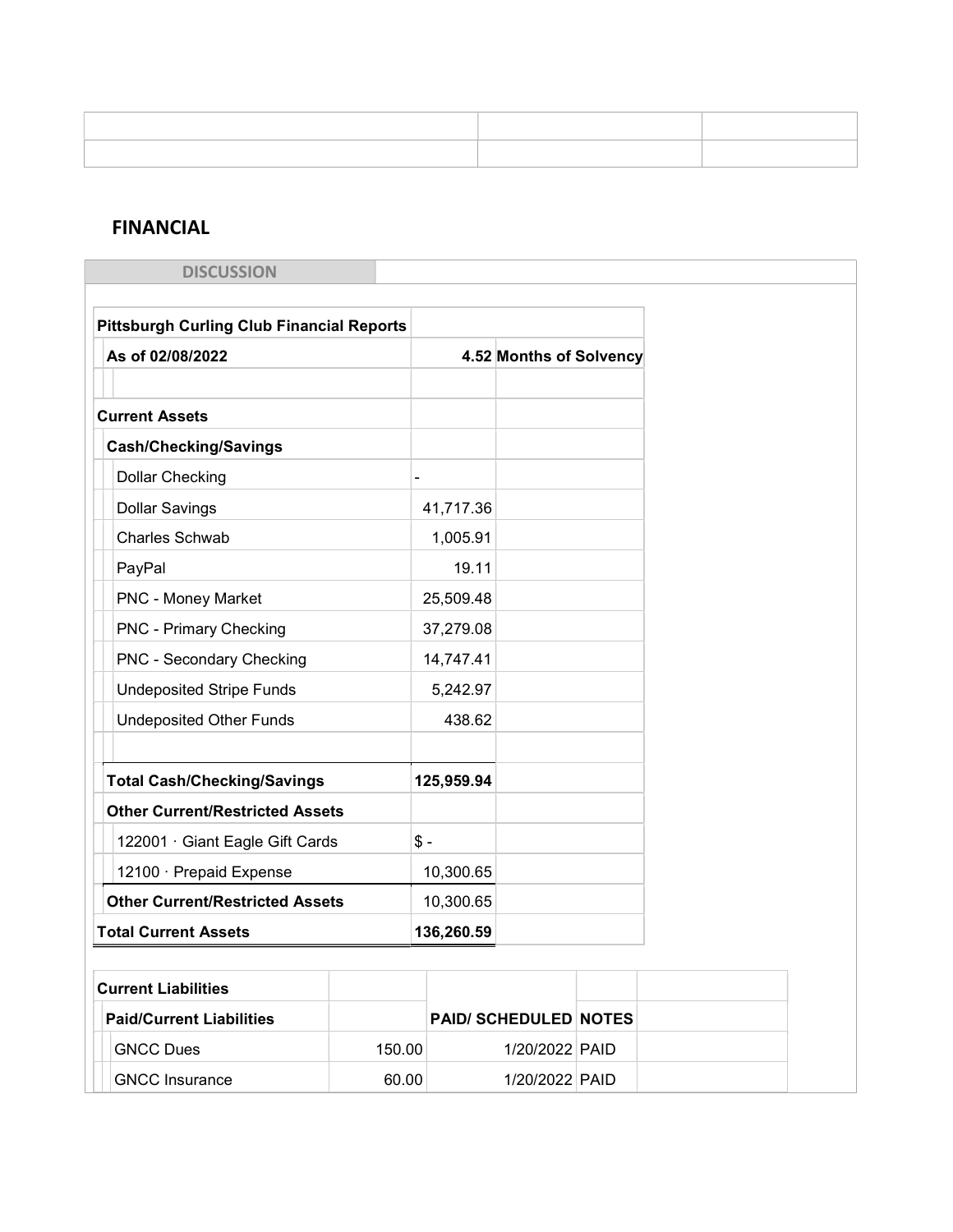| Dollar Bank Loan                           | 8,296.71         | 1/31/2022 PAID |                      |
|--------------------------------------------|------------------|----------------|----------------------|
| <b>GNCC Legacy Loan</b>                    | 1,347.65         | 1/31/2022 PAID |                      |
| <b>USCA Dues</b>                           | 3,270.00         | 1/31/2022 PAID |                      |
| Pair Networks                              | 160.27           | 2/2/2022 PAID  |                      |
| Comcast                                    | 144.68           | 2/4/2022 PAID  |                      |
| <b>HAB-MISC</b>                            | 193.47           | 2/4/2022 PAID  | Sewer                |
| <b>Allison Devine</b>                      | 2,270.58         | 2/5/2022 PAID  | Logo Shop Inventory  |
| Duquesne Light                             | 2,429.22         | 2/8/2022 PAID  |                      |
| <b>West View Water</b>                     | 29.70            | 2/11/2022 PAID |                      |
| Columbia Gas                               | 749.62           | 2/17/2022 PAID |                      |
| <b>Tudi Mechanical Systems</b>             | 200.00           | 2/11/2022 PAID | <b>Backflow Test</b> |
| Township of Stowe                          | 12,618.22        | 2/28/2022 DUE  |                      |
| <b>Sto-Rox School District</b>             | 30,100.70        | 2/28/2022 DUE  |                      |
| <b>Total Paid/Current Liabilities</b>      | 62,020.82        |                |                      |
| <b>Long-term Liabilities</b>               |                  |                |                      |
|                                            | <b>PRINCIPAL</b> | <b>CHANGE</b>  |                      |
| <b>GNCC Legacy Trust Loan</b>              | 51,237.55        | $-$1,213.00$   |                      |
| Dollar Bank Construction Loan 1,238,480.77 |                  | $-3,751$       |                      |
| Rose-Buffington Loan                       | 105,000.00       | 250            |                      |
| Hutchinson Loan                            | $30,750$ -       |                |                      |
| <b>Total Long-term Liabilities</b>         | \$1,425,468      |                |                      |

| <b>Income</b> |                                    |                             |       |
|---------------|------------------------------------|-----------------------------|-------|
|               | <b>Direct Public Support</b>       |                             |       |
|               |                                    | Corporate Contributions     |       |
|               |                                    | Individual Contributions    | 1,300 |
|               |                                    | <b>Member Contributions</b> | 264   |
|               | <b>Total Direct Public Support</b> |                             | 1,564 |
|               | Other Types of Income              |                             |       |
|               |                                    | Interest Income             | 2     |
|               | <b>Total Other Types of Income</b> |                             | 2     |
|               |                                    |                             |       |
|               | <b>Total Member Dues</b>           |                             | 300   |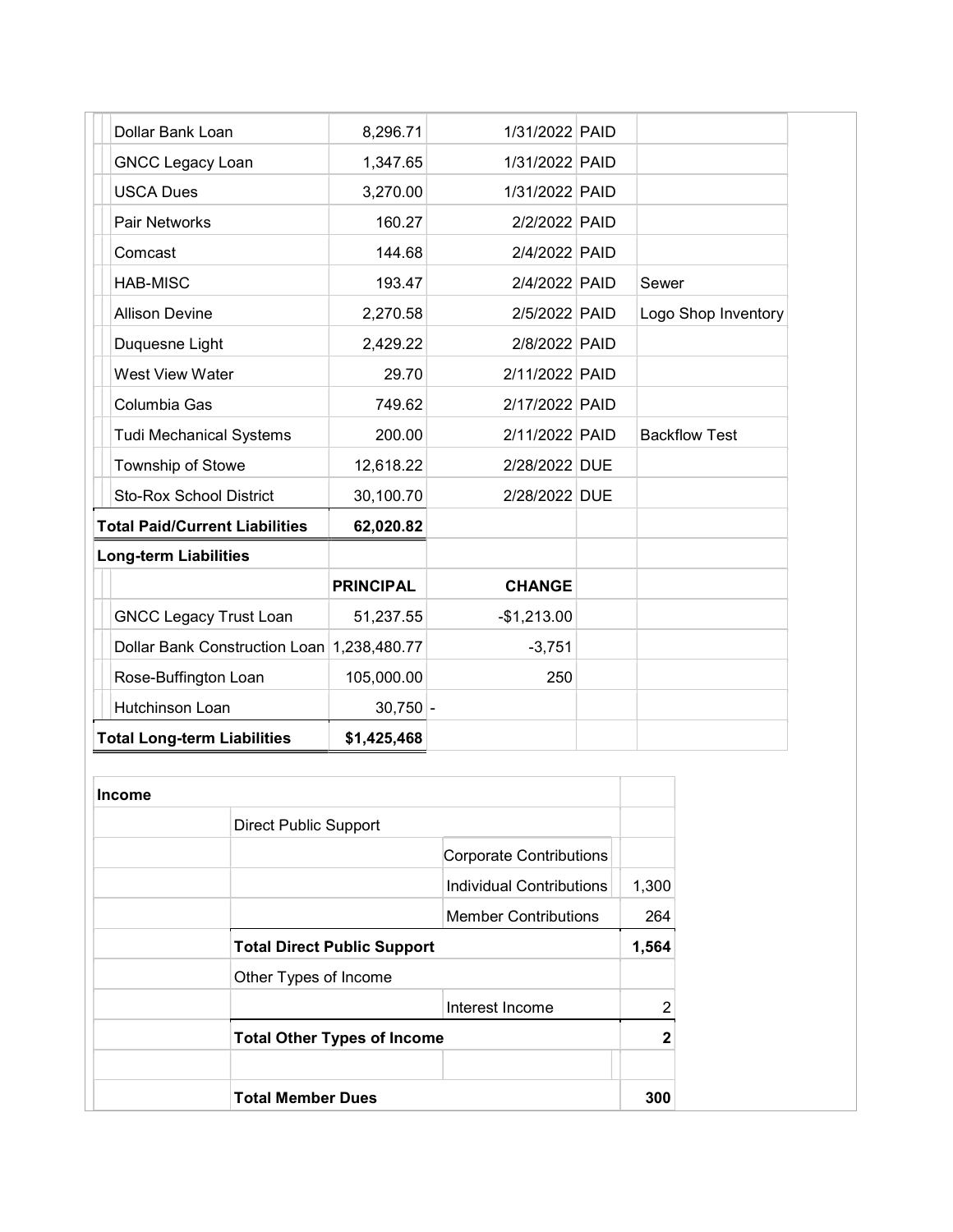|                                | <b>Program Income</b>                |               |                             |        |
|--------------------------------|--------------------------------------|---------------|-----------------------------|--------|
|                                | <b>Gift Certificates Sold</b>        |               |                             | 50     |
|                                | Sponsorships                         |               |                             | 300    |
|                                | League Fees                          |               |                             |        |
|                                |                                      |               | Member League Fees          | 1,925  |
|                                | Drop-in Curling                      |               |                             | 240    |
|                                | Instruction                          |               |                             |        |
|                                |                                      | Learn to Curl |                             | 7,010  |
|                                |                                      |               | <b>Group Curling Events</b> | 2,280  |
|                                | Competitions                         |               |                             |        |
|                                |                                      |               | <b>Bonspiel Entry Fees</b>  | 2,100  |
|                                | <b>Retail Shop Sales</b>             |               |                             |        |
|                                |                                      |               | Sales Tax Collected         | 24     |
|                                |                                      | Goods Sold    |                             | 1,741  |
|                                |                                      |               | Giant Eagle Cards Sold      | 0      |
|                                |                                      |               |                             |        |
|                                | <b>Total Program Income</b>          |               |                             | 15,670 |
| <b>Total Income</b>            |                                      |               |                             | 17,536 |
|                                |                                      |               |                             |        |
| <b>Debt Service</b>            |                                      |               |                             |        |
|                                | <b>WT Hutchinson PSP</b>             |               |                             |        |
|                                | <b>GNCC Legacy Trust Loan</b>        |               |                             | 1,213  |
|                                | Dollar Bank Construction Loan        |               |                             | 3,751  |
| <b>Total Debt Service</b>      |                                      |               |                             | 4,964  |
|                                |                                      |               |                             |        |
| <b>Expense</b>                 |                                      |               |                             |        |
| <b>Business Admin Expenses</b> |                                      |               |                             |        |
|                                | Insurance                            | 0             |                             |        |
|                                | <b>Total Business Admin Expenses</b> |               | $\pmb{0}$                   |        |
|                                |                                      |               |                             |        |
| <b>Building and Equipment</b>  |                                      |               |                             |        |
|                                | Equipment                            |               |                             |        |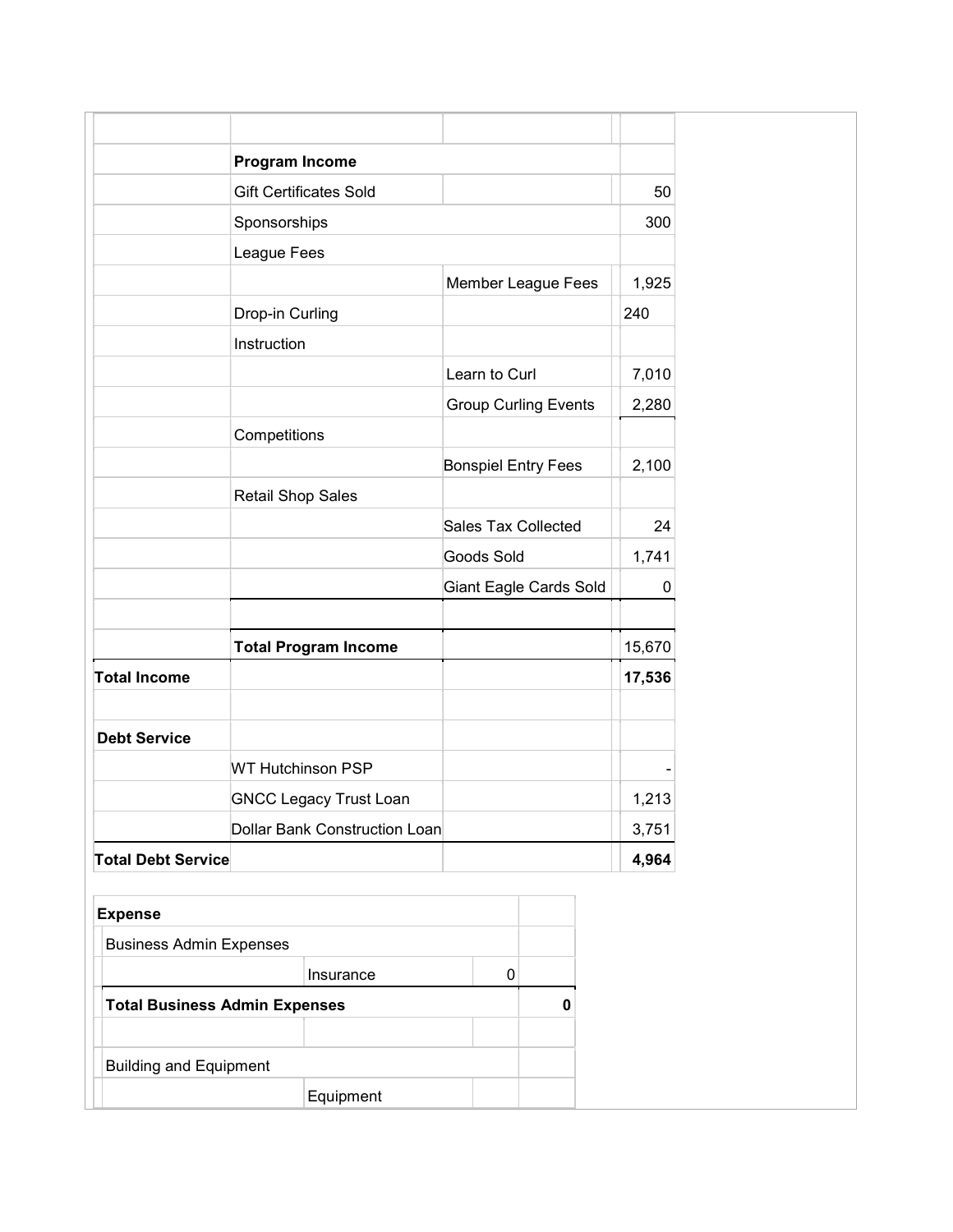|                                       | Insurance                |       |         |
|---------------------------------------|--------------------------|-------|---------|
|                                       | Interest                 | 4,927 |         |
|                                       | Repairs & Maintenance  - |       |         |
|                                       | Taxes & Fees             |       |         |
|                                       | <b>Utilities</b>         | 3,313 |         |
| <b>Total Building and Equipment</b>   |                          |       | 8,240   |
|                                       |                          |       |         |
| <b>Operations</b>                     |                          |       |         |
| <b>Event Expenses</b>                 |                          |       |         |
|                                       | Bar & Bar Supplies       | 27    |         |
|                                       | Food & Food Supplies     | 0     |         |
| <b>Total Event Expenses</b>           |                          |       | 27      |
| Advertising                           |                          |       | 1,250   |
| <b>Bank Fees</b>                      |                          |       | 0       |
| <b>Charge Processing</b>              |                          |       |         |
|                                       | PayPal Fees              | 1     |         |
|                                       | <b>Square Fees</b>       | 23    |         |
|                                       | <b>Stripe Fees</b>       | 411   |         |
| <b>Total Banking &amp; Processing</b> |                          |       | 435     |
| Curling & Ice Costs                   |                          |       |         |
| Equipment                             |                          |       | 0       |
| <b>Membership Costs</b>               |                          |       |         |
|                                       | <b>Association Dues</b>  | 3,420 |         |
|                                       | Insurance - Member       | 60    |         |
| <b>Total Membership Costs</b>         |                          |       | 3,480   |
| Supplies                              |                          |       | 0       |
| <b>Retail Shop Expenses</b>           |                          |       |         |
|                                       | <b>Inventory COGS</b>    | 0     |         |
| <b>Total Retail Shop Expenses</b>     |                          |       | 0       |
| Website & Internet Expenses           |                          |       | 160     |
| <b>Total Operations</b>               |                          |       | 5,352   |
| <b>Total Expense</b>                  |                          |       | 13,592  |
| <b>Net Income</b>                     |                          |       | (1,020) |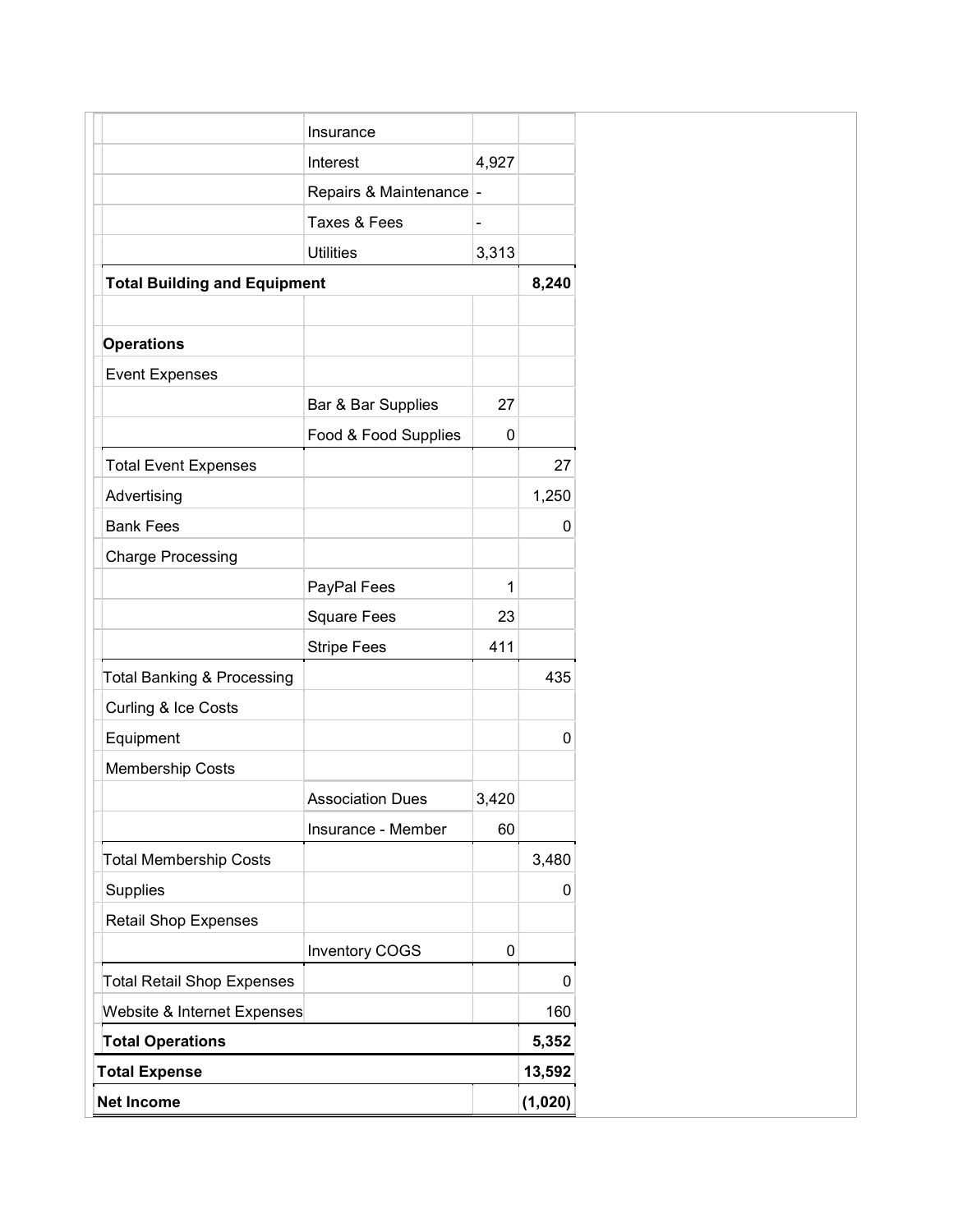| Club Revenue Centers - Fiscal Year to Date |                                    |            |
|--------------------------------------------|------------------------------------|------------|
|                                            | <b>Member Dues &amp; Fees</b>      | 42,770.00  |
|                                            | <b>Learn to Curls &amp; Groups</b> | 30,860.00  |
|                                            | <b>Bonspeils</b>                   | 24,480.00  |
|                                            | Donations & Contributions          | 14,173.00  |
|                                            | <b>Goods Sold (non GE Card)</b>    | 7,730.00   |
|                                            | Grants                             | 2,250.00   |
|                                            | Sponsorships                       | 800.00     |
|                                            | Other                              | 624.00     |
| Total                                      |                                    | 123,687.00 |

- o Note regarding financials year to date
	- **EXEC/Group curling/bonspiels far surpasses revenue brought in from** memberships alone
	- **This is why volunteers are so important, especially right now during the** Olympic bump
- Reimbursement totals:
	- o Buffington: \$37.96
	- o Roberts: \$60.44
	- o Devine: \$65.16
	- o Accetta: \$240
- Total reimbursements: \$406.56
- 170 participants have signed up for LTC's in the last 8 days
- USCA dues
	- o Have submitted this years roster, this is paid
	- o Back dues:
		- Worked out a payment plan after submitting roster from last year (list of everyone who curled 10 or more times plus board members)
		- Total back dues owed: \$1780
			- $\bullet$  2022: \$580
			- $\bullet$  2023: \$560
			- $\bullet$  2024: \$560
		- **Motion to approve back dues to USCA** 
			- Follow up discussion regarding whether we should pay up front or in payment plan as proposed
- Logo shop sales:
	- o Have sold over 30 shirts in the last month
	- o Discussion about increasing pro shop items available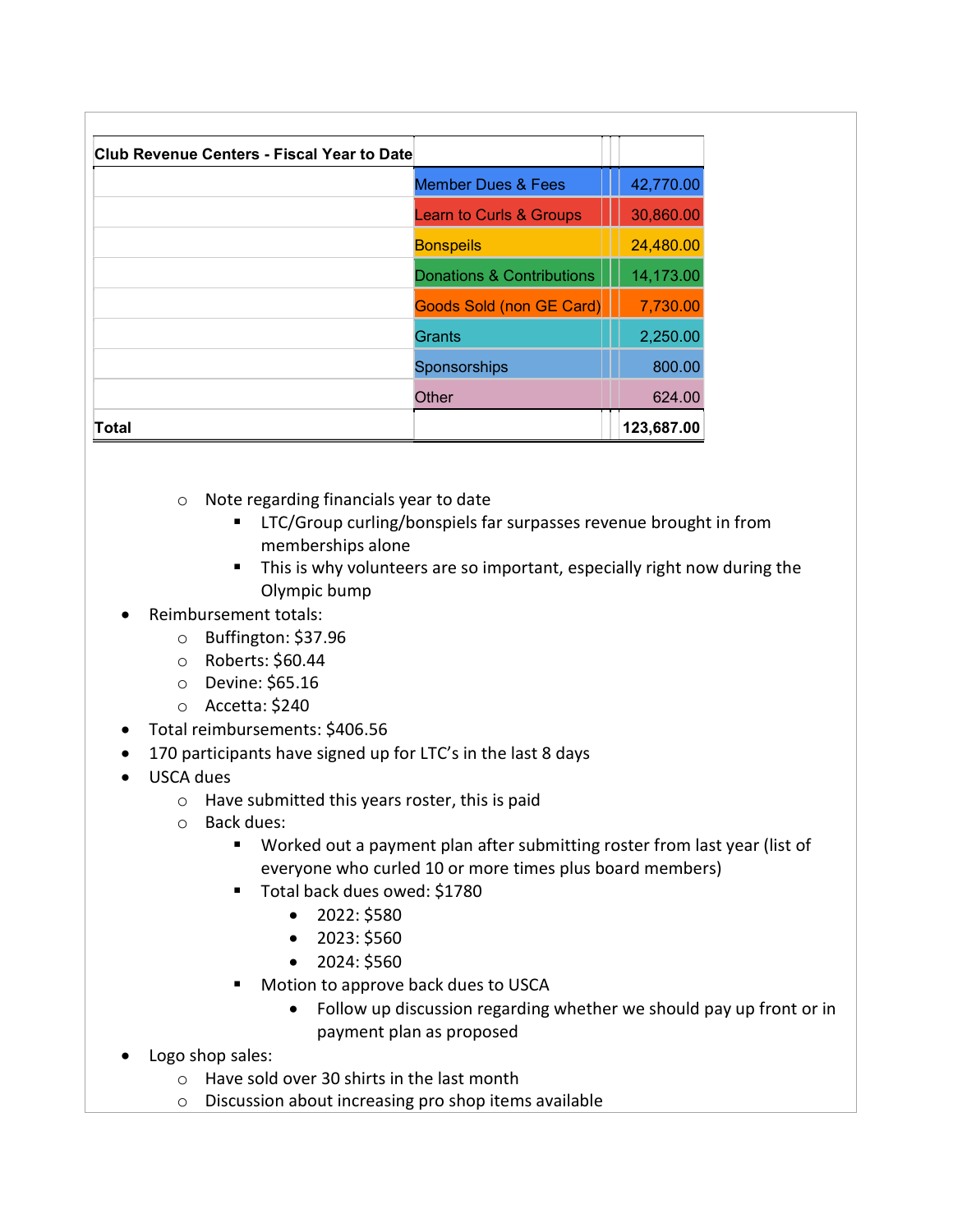| <b>CONCLUSIONS</b>                                                                             |                           |                 |  |
|------------------------------------------------------------------------------------------------|---------------------------|-----------------|--|
| Motion to approve reimbursements: Mizerski/Robinson; Devine/Buffington abstain, motion carries |                           |                 |  |
| Motion to approve back dues owed to USCA: Eiler/Jarabeck; motion carries unanimously           |                           |                 |  |
| <b>ACTION ITEMS</b>                                                                            | <b>PERSON RESPONSIBLE</b> | <b>DEADLINE</b> |  |
| Update USCA with bonspiel dates                                                                | Devine, Dustin            |                 |  |
| Discuss with Brooms Up about pro<br>shop items                                                 | Devine, Allison           |                 |  |

### EVENTS

### **DISCUSSION**

- Dykes
	- o Discussed piper's for the event
	- o Have all trophies and the plaque
	- $\circ$  Rochester team will be bringing the 2<sup>nd</sup> place medals
	- o Steve is working through adjustments to bracket
	- o Flood Sunday prior to the event
	- o Will need to mark off parking area for Brooms Up trailer
	- o Need to clean up and prep building
		- **Member's need to get personal belongings out**
		- Need to deep clean/vacuum
	- o Food
		- One gluten allergy
		- **Still looking for volunteers**
		- Will need wheeled cart which is currently in ice house for kitchen items
	- o Volunteers have been light so far
		- Sean sending out individual emails, will also be sending a club wide email asking for additional volunteers
	- o Bar
		- Steve notified Stowe Twp police of the special event liquor license and the dates of the event
			- Informed of possibility of plain clothes state police showing up to check on bar status
		- Will need to send form into LCB no less than 48 hours in advance that confirms we are having the event
		- Will use drink cards, these are printed
		- **Discussion whether RAMP certification is necessary for our servers** 
			- This is not specified on the application, will double check to ensure compliance
	- o Auction
		- Letters sent for donations for auction either for this or future events
- Spring Training
	- $\circ$  Currently 10 teams signed up, have a few teams possibly ready to sign up
	- o Will likely end up at 12, 14, or 16 teams